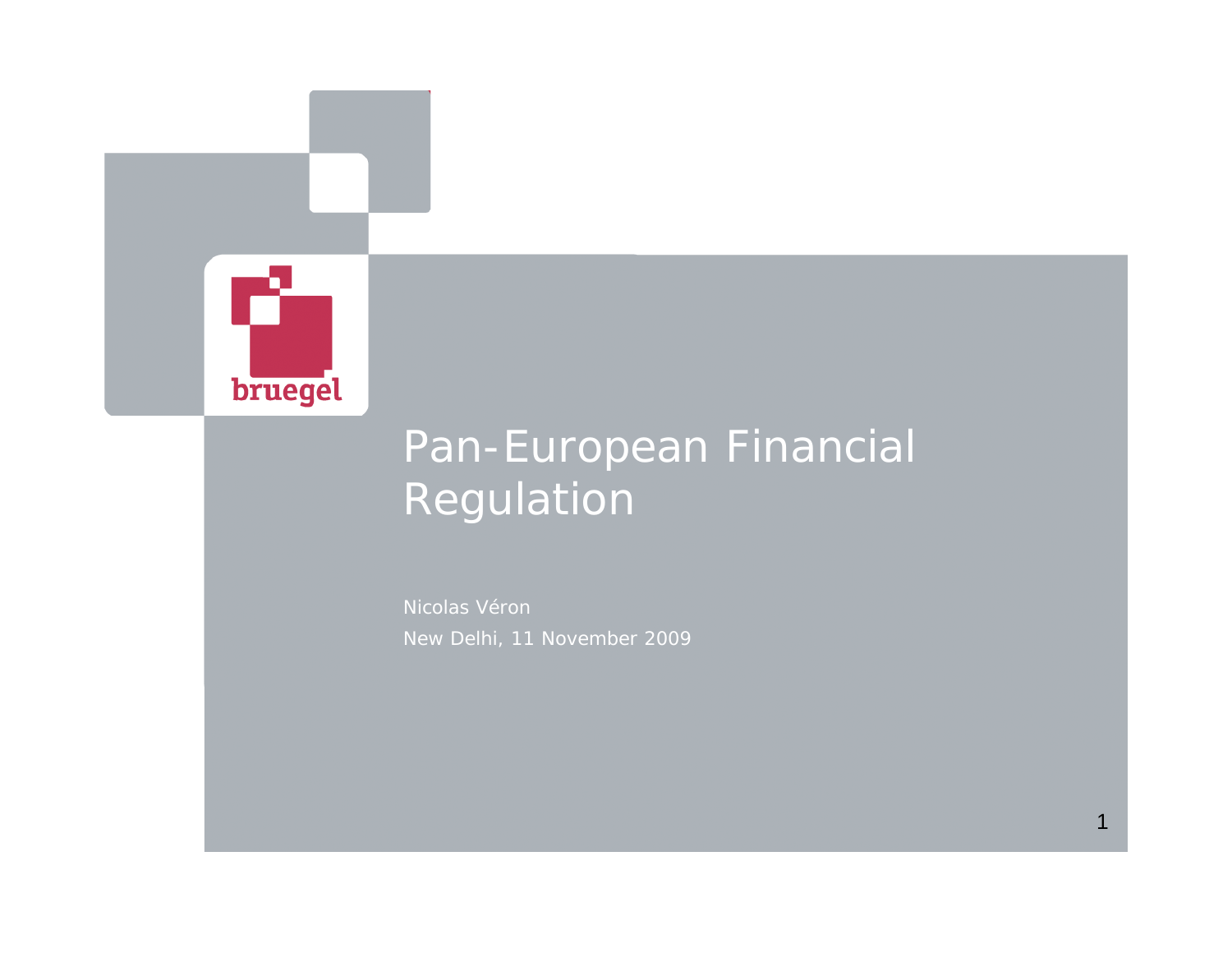# **About Bruegel**

- п **Non-partisan, research-based think tank**
- п • Aim: contribute to better economic policymaking in Europe
	- Wide range of research issues
		- ¾ Growth policies, cross-border integration, monetary policy, trade, migration, capital markets, higher education, energy / climate change...
	- At all levels of economic policymaking (national, EU, global)

### п **Innovative non-profit, public-private governance**

- Membership = governments + companies
	- ¾ Currently 19 EU member states, 18 corporate members + EIB
- Most funding from subscriptions; limited project-based funding

### $\blacksquare$ **Started operations in 2005**

- 25+ staff in Brussels + visiting and non-residents fellows
- ٠ **More on www bruegel org www.bruegel.org**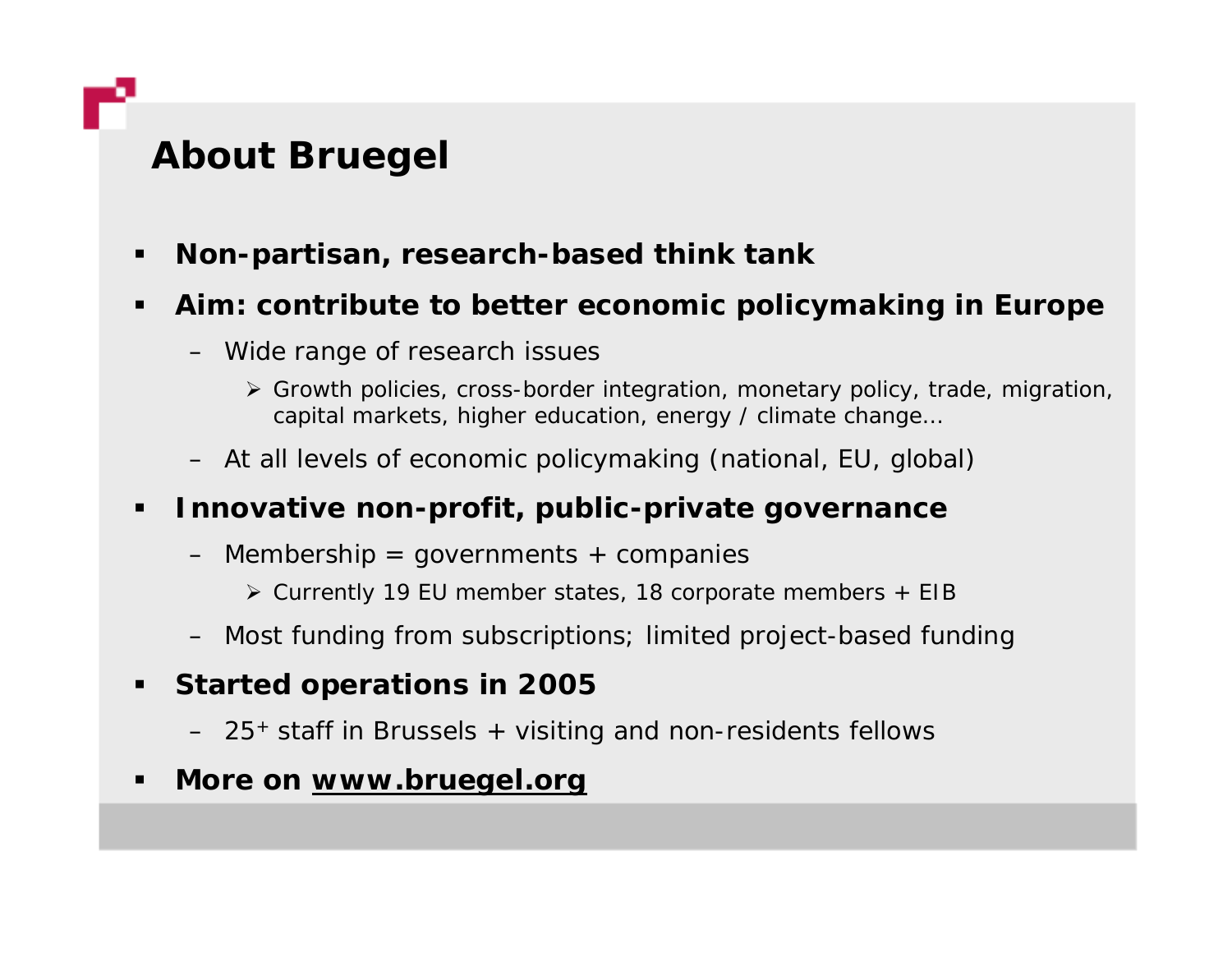# **Institutional Overhaul in the Euro pean Union**

### $\blacksquare$ **Larosiere Report to the European Commission ( (Feb. 2009)**

- 'Macro': European Systemic Risk Council / Board
- 'Micro': European System of Financial Supervisors
	- ¾ Three European Supervisory Authorities
	- ¾ on Banking; Securities and Markets; Insurance and Occupational Pensions

### $\blacksquare$ **Fast-track decision-making**

- 27 May: Communication of the European Commission
- 19 June: political decision (European Council)
- 23 September: draft legislation
- December?: agreement of the Council (member states)
- 2010?: finalisation and implementation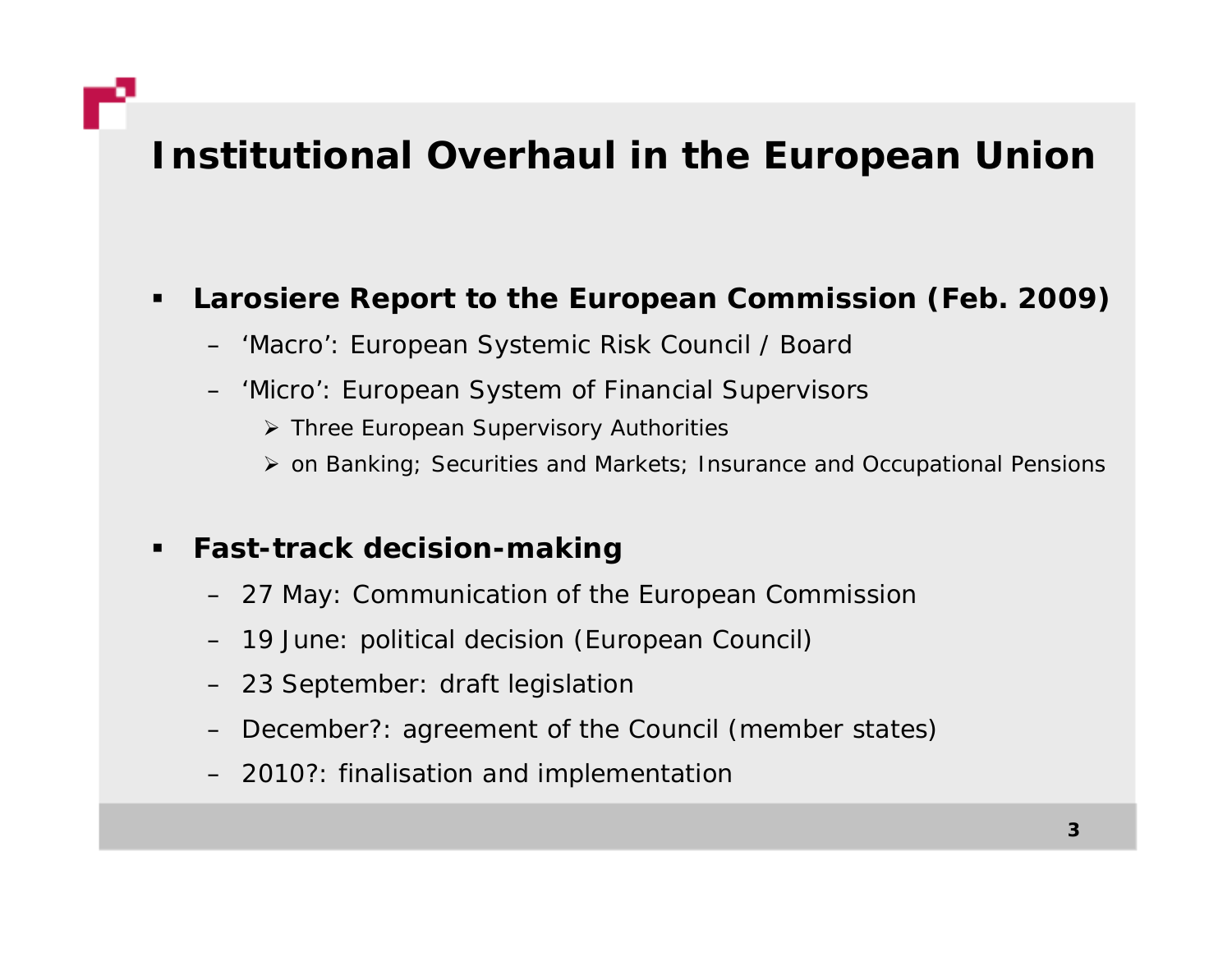## *Optimal Regulatory Structure?*

- $\blacksquare$ **Longstanding debate**
- $\blacksquare$  **Three main families**
	- Sectoral (Banking / Insurance / Securities): e.g. US, FR, ES, IT
	- Functional / ''Twin Peaks'' (prudential / conduct-of-business): e.g. NL, AU
	- Integrated (one authority): e.g. UK 1998, DE 2004, PL 2008
- $\blacksquare$  **Wide variations within each family**
	- Especially on role of Central Bank
	- Inherently different in the Euro Area
		- ¾ National Central Banks in Eurosystem: no independent monetary policy

#### $\blacksquare$ **Shifts of pendulum**

- Early 2000s: FSA emulated in several EU member states, eg BAFin
- Currently, tendency to separate prudential function
- Empirical evidence inconclusive on relative performances
- $\blacksquare$ **EU level: not a nation : nation-state; accountability implications**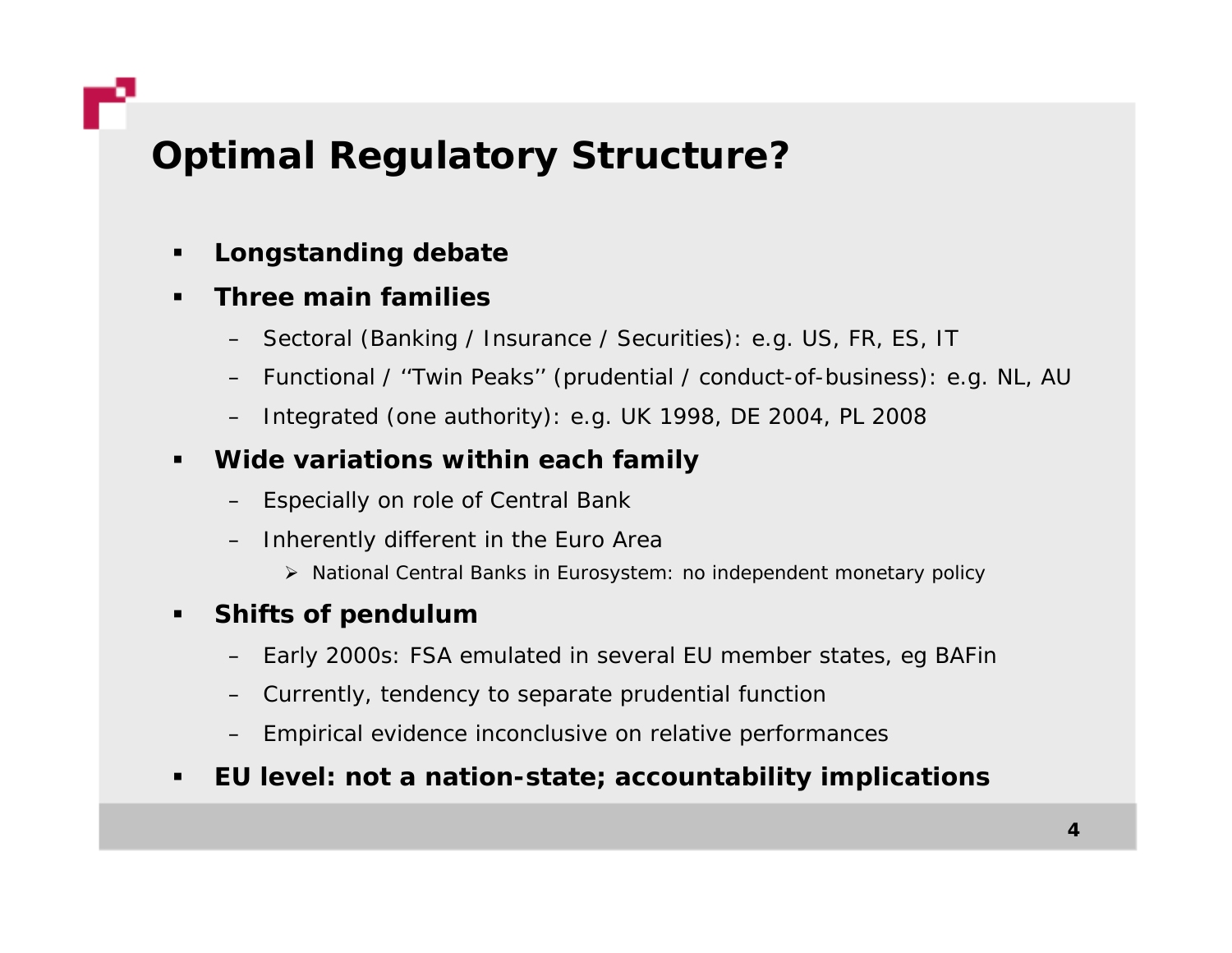



*Source: company reports, Bruegel calculations* **<sup>5</sup>**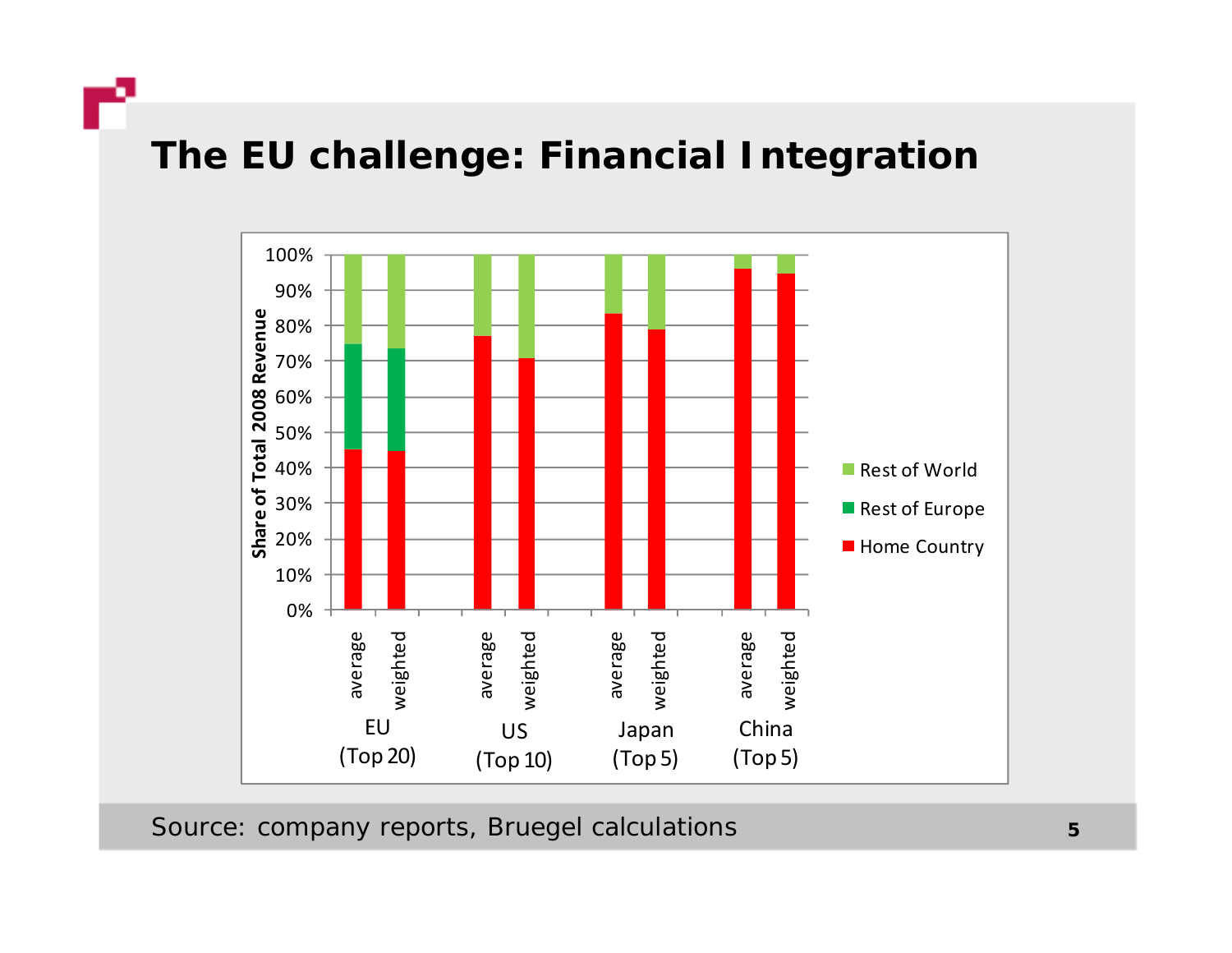## **Challenges from Financial Integration**

### $\blacksquare$ **Pressure for cross-border level-playing field**

- Harmonised regulation
- Consistent supervisory practices
- EU response: Basel 2 / Capital Requirements Directive, ''Lamfalussy process'' for rulemaking and enforcement

### $\blacksquare$ **Supervisory effectiveness**

- Risk monitoring e.g. Germany / Ireland
- Crisis management and resolution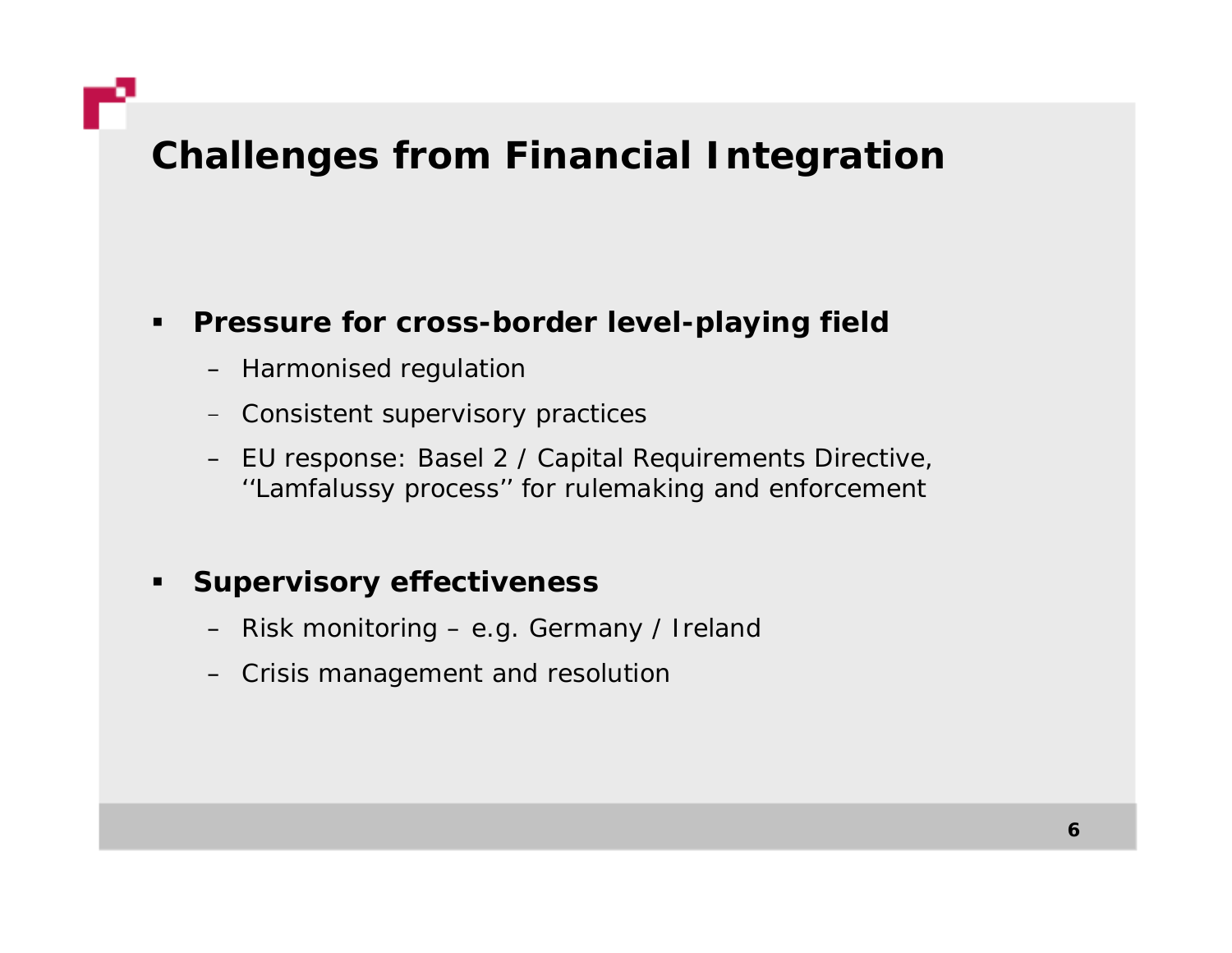### **The European Systemic Risk Board**

### $\blacksquare$ **Brings together**

- ECB (chair & secretariat)
- European Commission, National Central Banks (x27), European Supervisory Authorities (x3)
- Non-voting: Chair of EU Economic & Financial Committee, National Supervisors

#### $\blacksquare$ **Policy recommendations**

- Non-binding, not necessarily public
- Macro-prudential impact?
- Differences with proposed US approach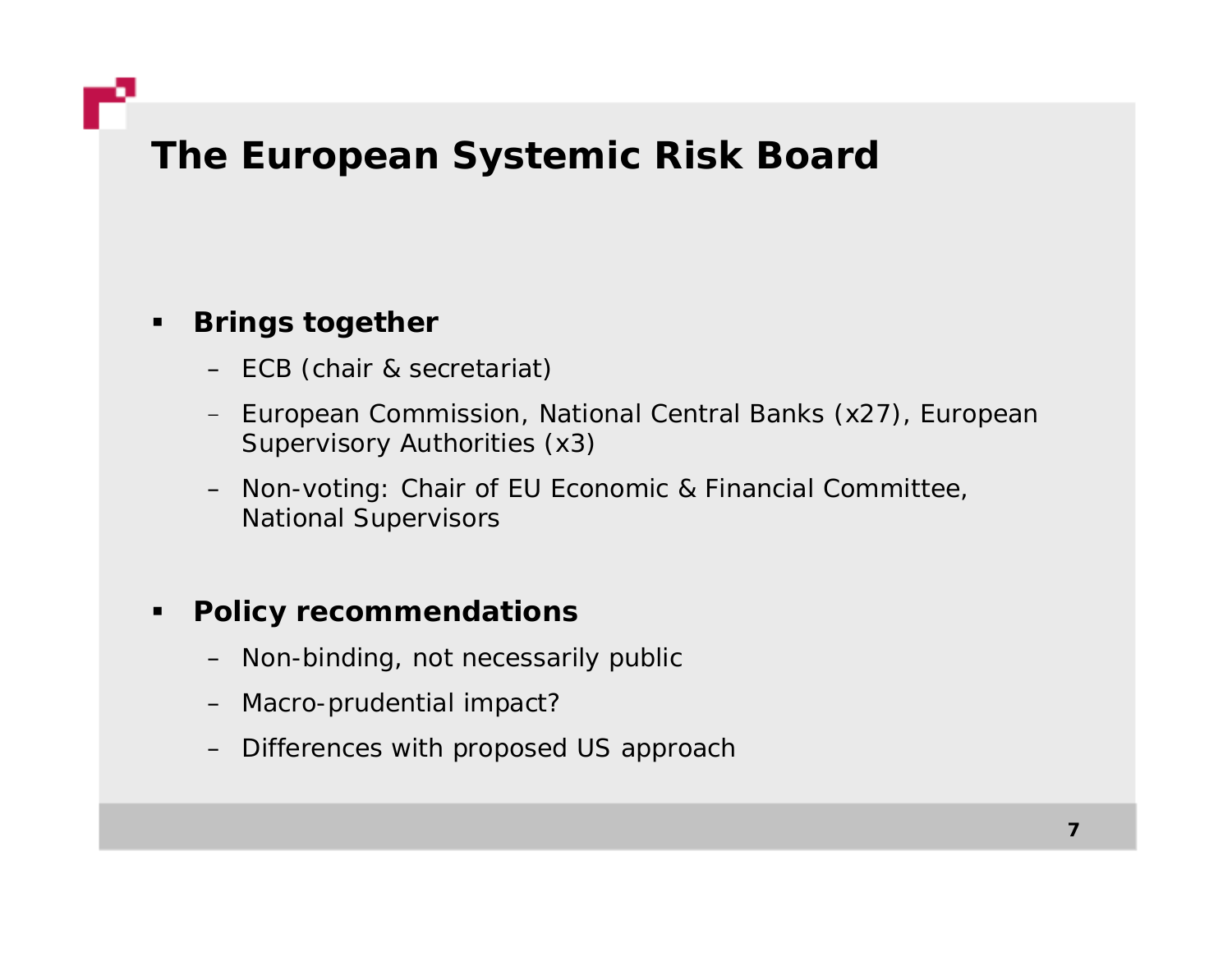## **New European Supervisory Authorities**

### **''Lamfalussy Architecture'' (2001, 2004)**

- 3 EU Committees: Securities, Banking, Insurance and Pensions
- But no actual decision-making

### **Tasks of 3 new Authorities (Commission proposal)**

- Legal personality + binding decisions, applicable to national authorities and/or market participants
- In cases of non-compliance with EU rules; emergencies; disagreements
- Single rulebook
- $\blacksquare$ **Governance and funding**
- $\blacksquare$ **Prospects for ''mission creep''**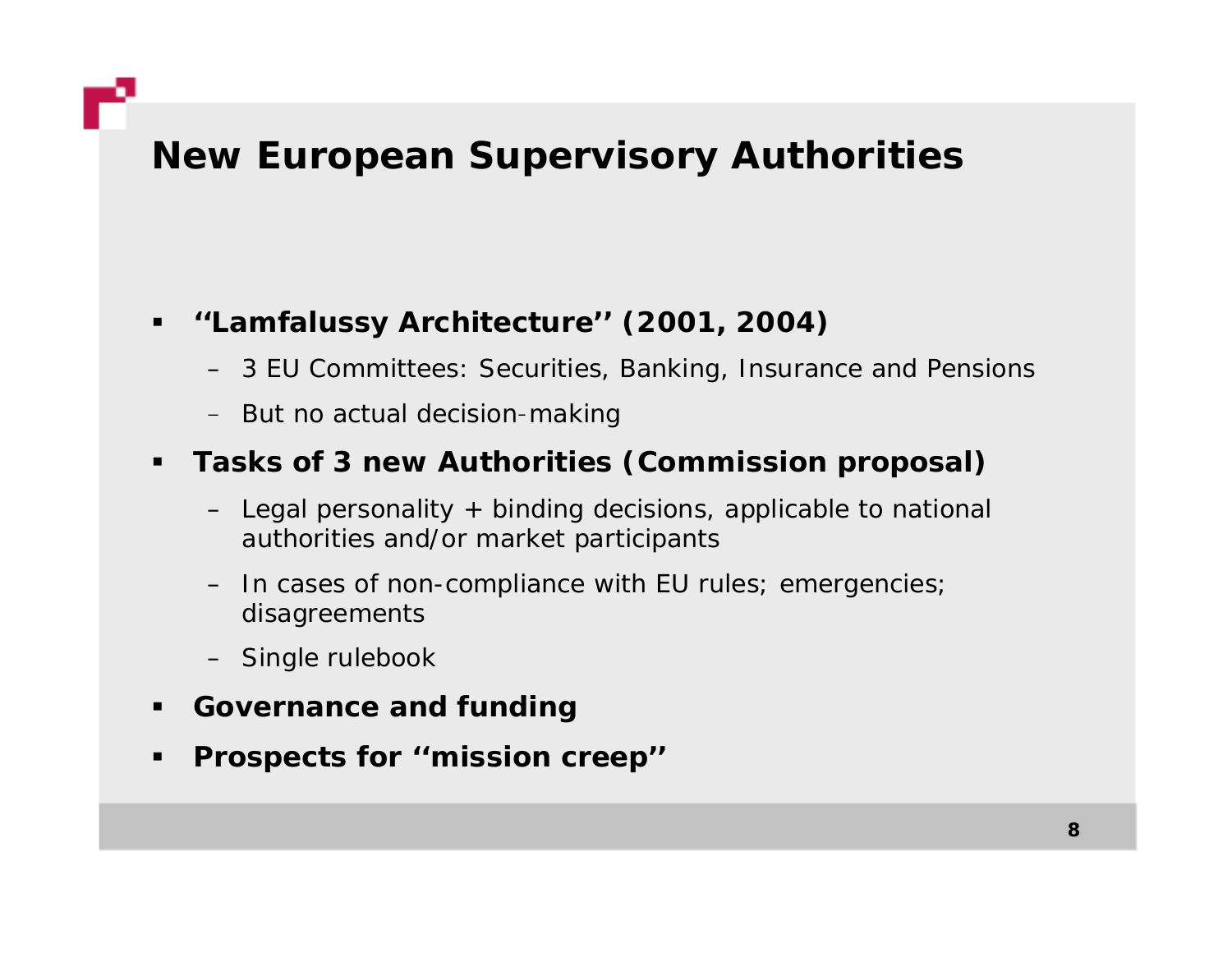## **The Next Steps**

### **Short term: fixing the banking crisis**

- A Japanese scenario?
- Necessity of triage
- Difficulty compounded by cross-border linkages
- European Banking Authority not part of short-term solution

### $\blacksquare$ **Long term: making cross-border banking sustainable**

- 2-tier supervision
- Crisis management & resolution
- The burden-sharing question